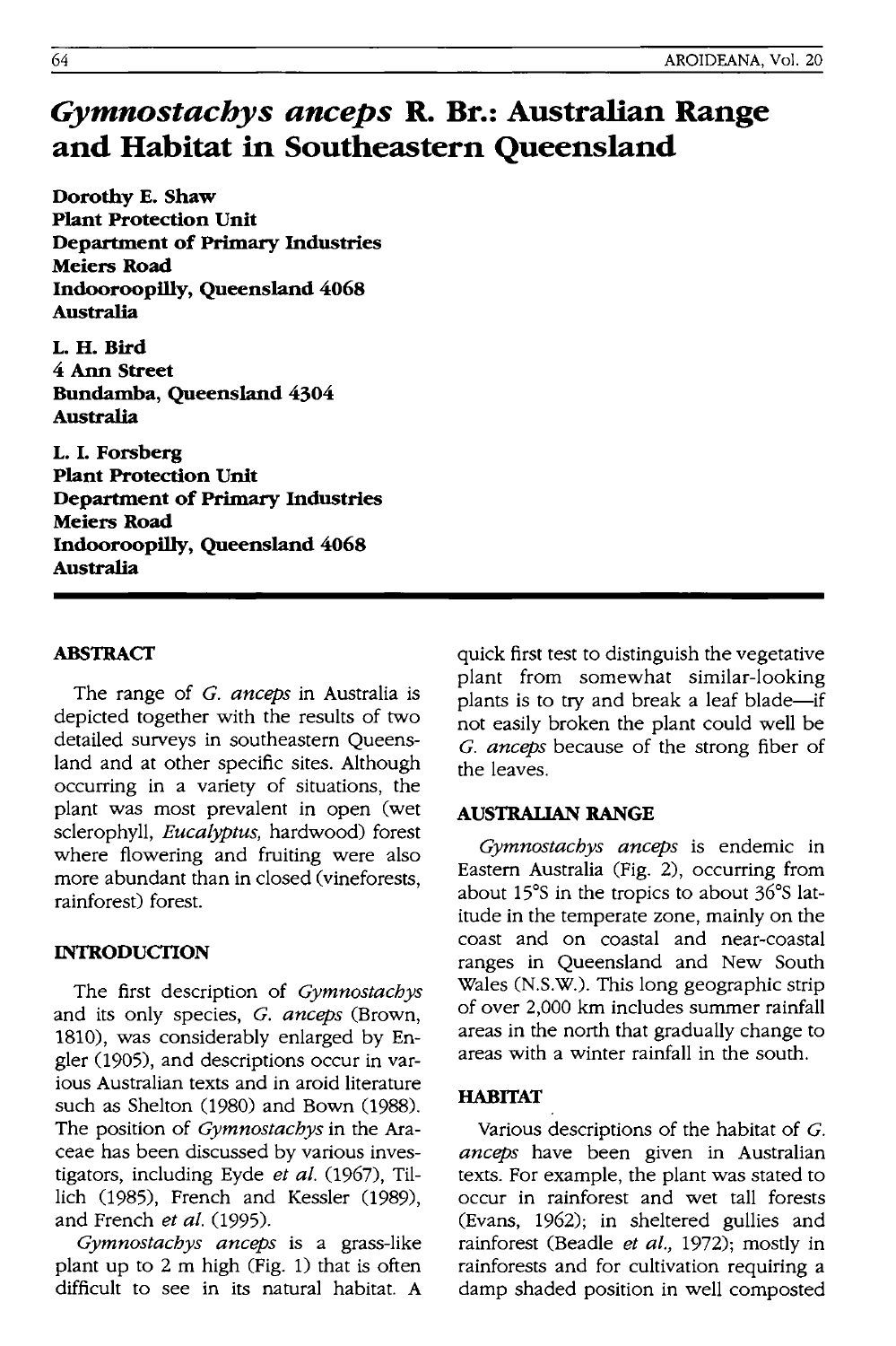

Fig. 1. Habitat of G. *anceps* in open (wet sclerophyll) forest at Carbrook; man's figure is 6 feet (183 cm) high.



Fig. 2. Range of G. *anceps* derived from locality data of specimens in the Queensland Herbarium and in Evans (1962).

soil (Wrigley & Fagg, 1979). Williams (1979) reported G. *anceps* as an understory plant in moist hardwood forests being most numerous on cool southernly slopes where it is often very plentiful in areas of sandstone ridges where the soils are derived from weathering of sandstone and in cool moist gullies. Cribb and Cribb (1981) described it as occurring in rainforest and wet tall forests. The seeming difference in some of these reports probably owes more to differences in nomenclature for vegetation types than to actual differences in habitat.

#### **VEGETATION TYPES IN SOUTHEASTERN QUEENSLAND**

The vegetation of southeastern (SE) Queensland in the area between the coast and onto the Great Dividing Range was classified as two types by Stanley and Ross (1983) viz., 1) open forest, defined as a heterogenous assemblage of plant communities with the dominant trees usually being species of *Eucalyptus,* which may have a grassy or low shrubby understory and which is the most extensive vegetation type in the region; and 2) rainforest, comprising complex mixtures of species with a closed canopy and mostly confined to high rainfall areas on soils derived from basalt and other basic rocks and may be found as fringing forest along streams.

A broad intuitive classification of Australian rainforests based on certain diagnostic features of structure and physiognomy was proposed by Webb (1978). This defined 21 vineforests of which only five occur in SE Queensland (Forster *et al., 1991).* 

Unless quoting from other published work, the terms used here are defined as follows, sometimes qualified for greater clarity but all being Simplified terms for complex forest structures:

- 1) open forest (including both wet and dry sclerophyll, *Eucalyptus*, hardwood);
- 2) marginal zone (between open and closed forests);
- 3) closed forest (including vineforests, rainforest).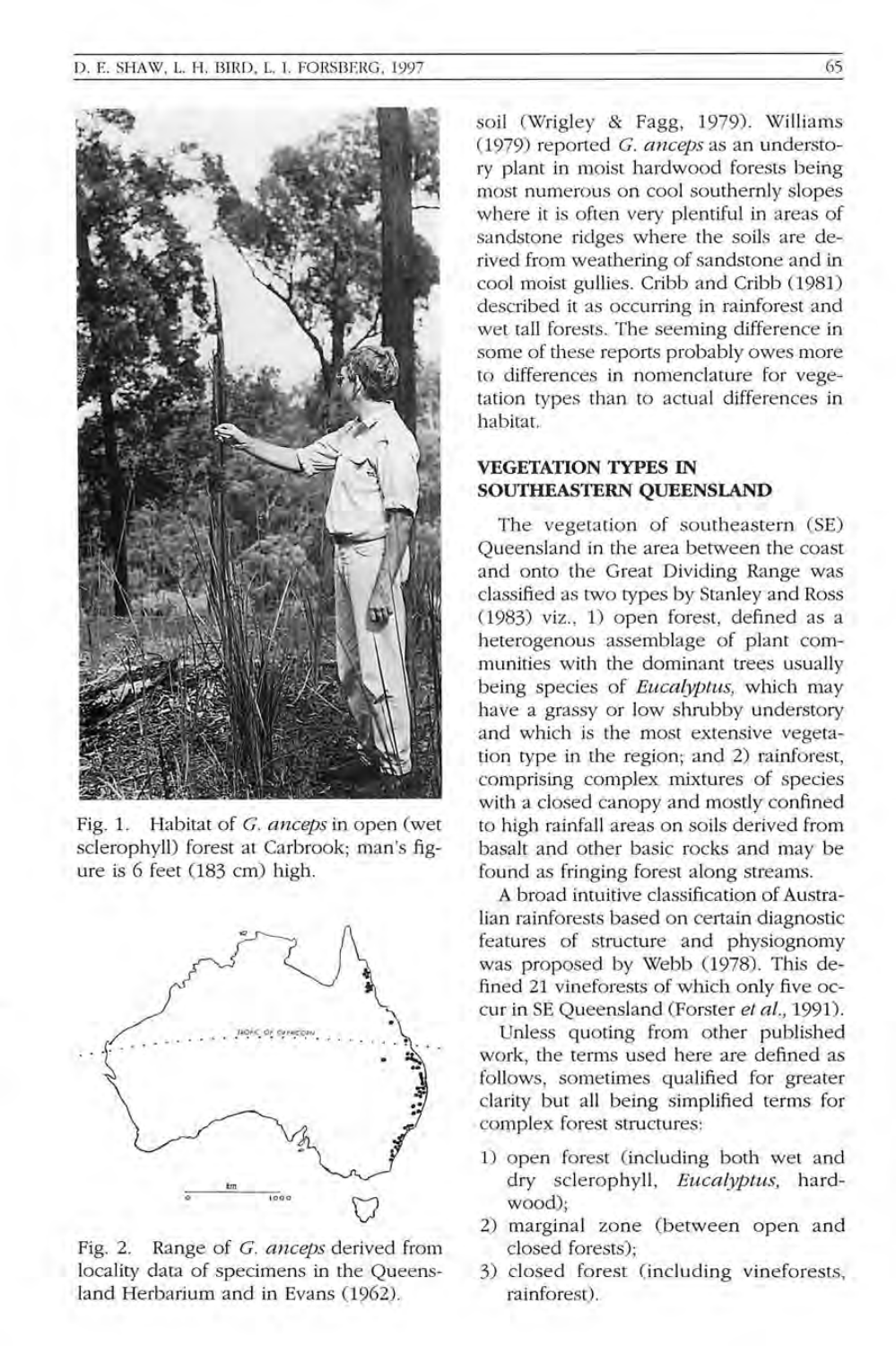150' **J55·**   $\frac{PIC \text{ OF } CAPRICORN}{PIC \text{ OF } CAPRICORN}$ **\_ ..,!!OPIC OF C.APR/CORN**   $\Omega$ **BRISBANE**  $20$ N S W  $- - - 35$ km  $\overline{0}$  500

Fig. 3. G. *anceps:* Portion of Eastern Australia including area of Detailed Surveys 1 and 2 and other sites around Brisbane in SE Queensland and at Coffs Harbour (CH) in N.S.W.

### **SE QUEENSLAND DETAILED SURVEY 1**

Detailed distribution maps of the occurrence of G. *anceps* are not available over its whole range. However, Forster *et al.*  (1991) carried out a survey of plants of most taxa in closed forest in SE Queensland (Fig. 3) lying between latitudes 23°S and 28°49'S, bounded by longitude 149°45'E in the west and by the Pacific Ocean in the east. In this survey, which did not include open forest communities, G. *anceps* was recorded at 99 (42.6%) of the 232 sites examined. Of the five types of vineforest occurring in the region, G. *anceps* was recorded in four: semi-evergreen vinethicket, Araucarian microphyll vineforest, Araucarian notophyll vineforest and in complex notophyll vineforest, this last category including rainforest as generally understood. Flowering occurred in all months of the year except July with fruiting from January to October inclusive.

# **SE QUEENSLAND DETAILED**  SURVEY 2

As part of other botanical work, a survey for G. *anceps* was carried out mainly by L.H.B. in SE Queensland (Fig. 3) in an area lying between latitudes 26°11'S in the north and 27°47'S in the south, and 152°22'E longitude in the west and the Pacific Ocean in the east. This survey area was therefore smaller in extent than that of Forster *et al.* (1991) described above but contained open forest as well as closed forest communities. The survey area extends from the coast onto the Great Dividing Range and includes the Brisbane River Valley and tributaries as well as various coastal ranges. The terrain in many areas is difficult of access, steep, rugged, and difficult to traverse.

The observations were made in national parks, state forest reserves, and on private property, both partially cleared and at present uncleared, at 72 sites, 65 of which were visited by L.H.B., with 18 of these in the period May 1979 to September 1987. Two of the other observations were by G. Leeper, one by L. I. Forsberg, and four (on the south coast of N.S.W.) by A. T. Bofeldt.

The main results of the survey are shown in Table 1. Fifty percent of the sites were in open forest (four in dry and 32 in wet sclerophyll) although occasionally with a few stunted rainforest species; 19.4% of the sites were in the marginal zone, and 22.3% were in closed forest areas (12 in complex notophyll vineforest and three in semi-evergreen vinethicket). Nearly half of the sites (48.6%) were rocky (with stones, rocks, boulders, or scree slopes), and of these nearly two thirds (62.9%) were in open forest areas.

Although not shown in Table 1, 13 of the sites were on sandstone, 12 of which were in open forest and one in the marginal zone; three sites were on basalt and one on shale-derived soil. The geology of the other sites was either not apparent or unnoted. Site situations specifically men-

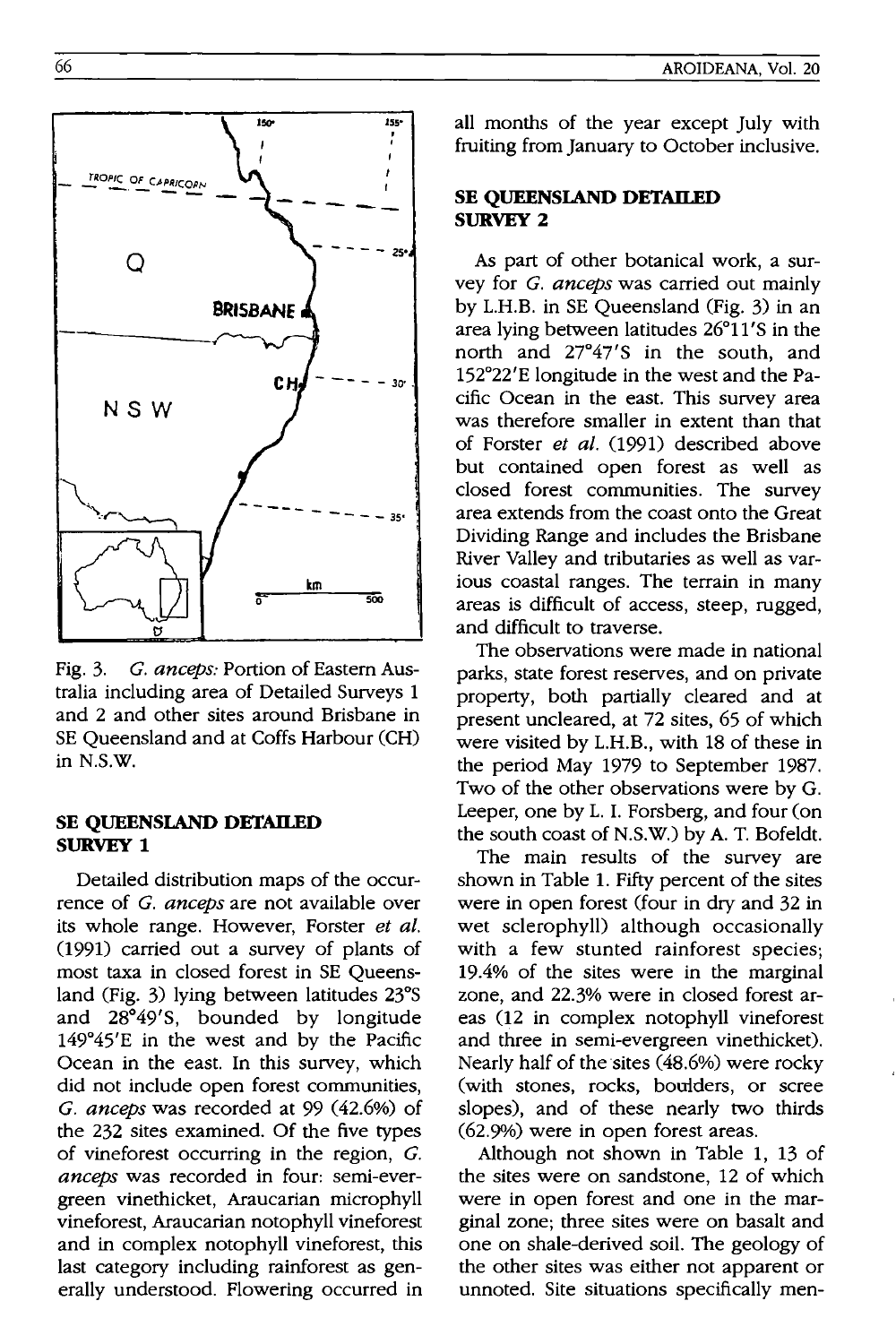| Table 1. Main results of survey for<br>G. anceps at 72 sites. |              |  |  |  |
|---------------------------------------------------------------|--------------|--|--|--|
| <b>Sites</b>                                                  | %            |  |  |  |
| N.S.W.                                                        | 5.6          |  |  |  |
| Queensland                                                    | 94.4         |  |  |  |
| Habitat                                                       |              |  |  |  |
| Open forest                                                   | 50.0         |  |  |  |
| Marginal zone                                                 | 19.4         |  |  |  |
| Closed forest                                                 | 22.3         |  |  |  |
| $N.i.*$                                                       | 8.3          |  |  |  |
| Condition of site                                             |              |  |  |  |
| Rocky                                                         | 48.6         |  |  |  |
| Not rocky                                                     | 22.2         |  |  |  |
| $N.i.*$                                                       | 29.2         |  |  |  |
| Plants                                                        |              |  |  |  |
| Many (c. 30 & over)                                           | 16.7         |  |  |  |
| Some (c. 6 to c. 29)                                          | 31.9         |  |  |  |
| Few (up to 5)<br>N.i.                                         | 16.7<br>34.7 |  |  |  |
|                                                               |              |  |  |  |
| Scapes                                                        |              |  |  |  |
| Present                                                       | 91.7         |  |  |  |
| Absent<br>$N.i.*$                                             | 6.9<br>1.4   |  |  |  |
|                                                               |              |  |  |  |
| Pollen visible                                                |              |  |  |  |
| Present                                                       | 52.8         |  |  |  |
| Absent<br>$N.i.*$                                             | 13.9<br>33.3 |  |  |  |
|                                                               |              |  |  |  |
| Fruit                                                         |              |  |  |  |
| Present                                                       | 73.6<br>23.6 |  |  |  |
| Absent<br>$N.i.*$                                             | 2.8          |  |  |  |
|                                                               |              |  |  |  |
| Fruit matirity                                                |              |  |  |  |
| Green                                                         | 22.2<br>19.4 |  |  |  |
| Green & purplish black<br>Purplish black                      | 31.9         |  |  |  |
| No fruit                                                      | 23.6         |  |  |  |
| N.i.                                                          | 2.8          |  |  |  |
| $N.i. = no information.$                                      |              |  |  |  |

tioned included nine at the base of cliffs, five in gullies, three on slopes, and one on a hill top.

The number of plants (Table 1) in the "few" category (up to five) were counted, but those in the "some" and "many" cat-

| with and without fruit. |                      |                              |              |  |
|-------------------------|----------------------|------------------------------|--------------|--|
| Site habitat            | With<br>fruit<br>No. | With-<br>out<br>fruit<br>No. | Total<br>No. |  |
| Open forest             | 31                   | 5.                           | 36           |  |
| Marginal zone           | 11                   | 3                            | 14           |  |
| Closed forest           |                      | 9                            | 16           |  |
|                         | 49                   | 17                           | 66           |  |

egories were estimated. The numbers of plants were neither counted nor estimated in the earliest observations up to 1987, hence the high figure for "N.i." (no information) for some items in Table 1.

Scapes (flowering stems) were present at 91.7% of the sites (Table 1.) The presence of pollen (visible to the naked eye) was not checked in the earliest recordings and at a few other sites ("N.i." of 33.3% in Table 1). However, of the 48 sites where pollen was checked, it was present at 38  $(52.8\%$  in Table 1) and absent at 10  $(13.9\%$ in Table 1), indicating that some of the scapes may have been either too young for pollen exposure or so old that the pollen had already been dispersed. Of the 38 sites with visible pollen, 25 occurred in the period April to July inclusive.

Fruit was present at 73.6% of the sites (Table 1). The 66 site designations with habitat data with and without fruit are shown in Table 2. Only five (13.9%) of the 36 open forest sites were without fruit, while three (21.4%) of the 14 marginal sites and nine (56.3%) of the 16 closed forest sites were fruitless. A chi-square statistical test comparing observed and expected values on the 66 sites was Significant at the 1% level, hence the hypothesis that there is no relationship between site and fruiting is rejected, and it is concluded that site and fruiting are dependent, i.e. fruiting is influenced by the site category.

Fruit maturity, as expressed by the color of the fruit coat (Shaw, 1997) is also shown in Table 1. Although not shown in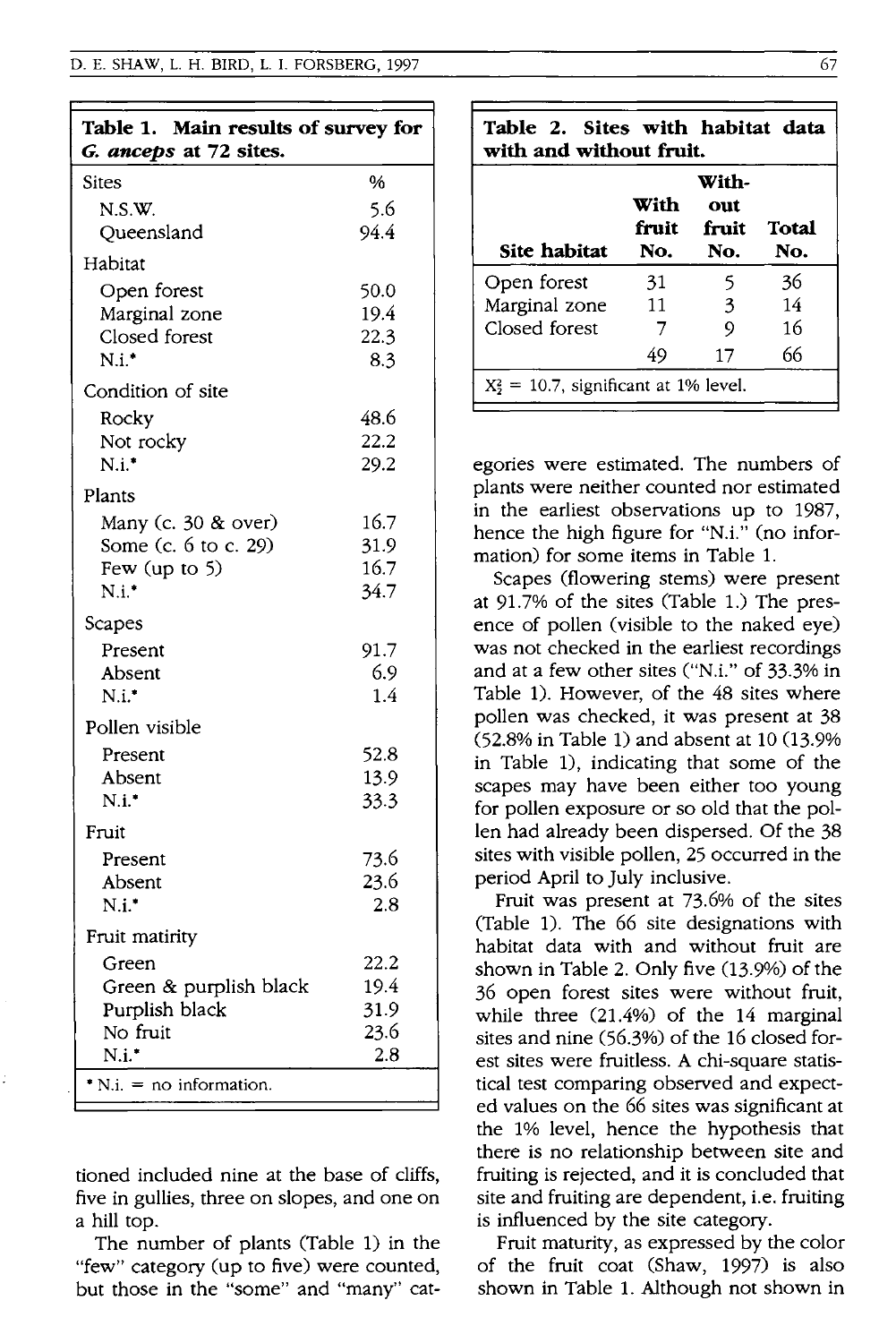| Table 3. Observations on G. anceps at other specific sites.            |                                                                                                               |                                                                                                               |                                                                                                    |  |  |  |
|------------------------------------------------------------------------|---------------------------------------------------------------------------------------------------------------|---------------------------------------------------------------------------------------------------------------|----------------------------------------------------------------------------------------------------|--|--|--|
| <b>Site</b>                                                            | Habitat                                                                                                       | <b>Plants</b>                                                                                                 | <b>Flowering and fruiting</b>                                                                      |  |  |  |
| Coffs Harbour<br>Mt. Cotton<br>Woogaroo<br>Slaughter Falls<br>Carbrook | Open forest                                                                                                   | Scattered groups<br>and some individ-<br>uals                                                                 | Both present on some<br>plants                                                                     |  |  |  |
| Kenmore                                                                | Open forest but<br>becoming over-<br>shaded                                                                   | 1 plant only                                                                                                  | Some flowering but lat-<br>er no scapes; obser-<br>vations irregular over<br>8 years               |  |  |  |
| Kenmore                                                                | Open forest but<br>over-shaded                                                                                | 1 plant only                                                                                                  | Some flowering but lat-<br>er no scapes; obser-<br>vations irregular over<br>8 years               |  |  |  |
| Indooroopilly                                                          | Edge of closed for-<br>est (simulated<br>rainforest) at first<br>receiving some<br>sun, later over-<br>shaded | 1 plant transplanted<br>from Carbrook; 5<br>plants transplant-<br>ed from labora-<br>tory (Cranbrook<br>seed) | One scape with only<br>one fruit; later no<br>scapes over 8 years'<br>irregular observa-<br>tions. |  |  |  |
| Indooroopilly                                                          | Closed forest (simu-<br>lated rainforest);<br>heavy shade                                                     | 7 plants transplant-<br>ed from labora-<br>tory (Woogaroo<br>seed)                                            | No scapes over 8 years'<br>irregular observations                                                  |  |  |  |

Table 1, flowering and fruiting were present in all months of the year with most occurring in May (19 sites with flowers and 13 sites with fruit) and least in October and November, with flowering and fruiting at one site only in each month. This fruiting period is longer than that shown in the Detailed Survey 1 which was January to October inclusive. The reason is possibly because the only sites surveyed in Detailed Survey 1 were in closed forest areas, and these sites in Detailed Survey 2 (as derived from Table 2) only had 43.8% (seven out of 16) sites with fruit, whereas the open forest sites had 86.1% (31 out of 36) sites with fruit.

Although not given in Table 1, *Lantana camara* and other alien weeds were noted in 18 (25%) of the 72 sites examined.

The sites specified in the SE Queensland Surveys 1 and 2 are not included in Fig. 1 as the area is already represented on the map.

## **OBSERVATIONS AT OTHER SPECIFIC SITES**

Some other sites, mainly in the outer suburbs of Brisbane and one at Coffs Harbour on the north coast of N.S.W. (Fig. 3), were either visited once or repeatedly but irregularly by D.E.S. and L.I.F.in the years 1986-1995. The sites are listed in Table 3 together with observations on flowering and fruiting.

The plants in open forest sites flowered and fruited whereas those in overshaded areas produced progressively less flowers and fruit or none at all, even over many years. These results support those suggested by Detailed Survey 2 (Tables 1 and 2) where fruiting in open forest (86.1% of the sites with fruit) was reduced in the marginal zone (78.6% of the sites with fruit) and further reduced to half (43.8% of the sites with fruit) in the closed forest areas.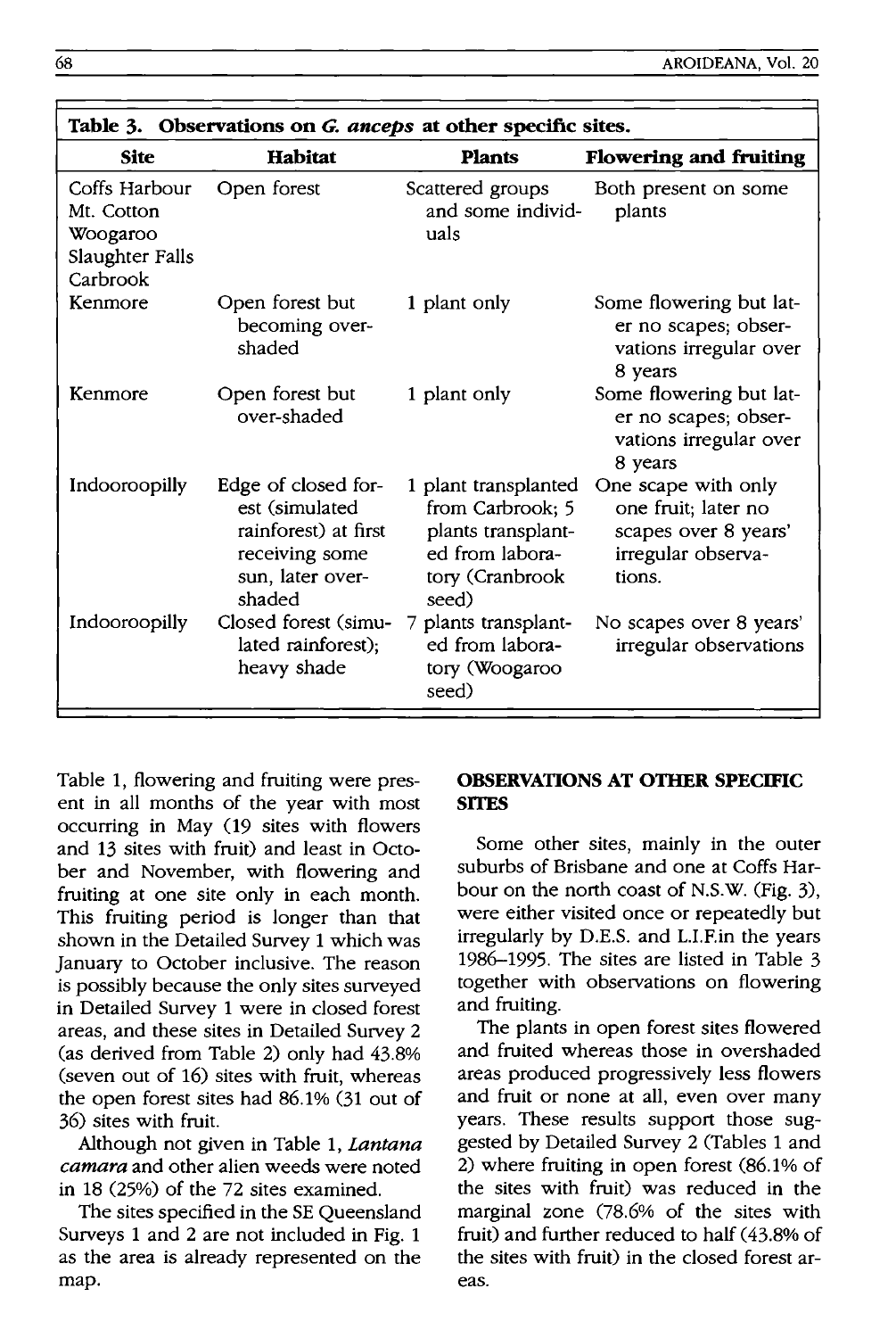# **CONCLUDING COMMENT AND TIlE FUTURE**

In SE Queensland *C. anceps* is recorded in open forest, in marginal zones, and in closed forest. The most frequent occurrences were in wet sclerophyll forest, especially at rocky sites and those derived from sandstone. Flowering and fruiting were more abundant and of longer duration in open than in closed forest with little flowering at all under very heavy shade.

Some of the areas supporting *C. anceps*  include national parks, state forest reserves, and water catchment areas, so that there is some protection of habitat. Some of the areas, however, are on private property and have been partially cleared, while others are at present uncleared but could possibly be cleared at future dates.

Forster *et al.* (1991) considered that *C. anceps* was not endangered in the area of their survey, as it was recorded in 99 out of 232 sites visited. However, this area involved closed forest communities and only in SE Queensland. Possible threats to the habitat of *C. anceps* in the future include increased suburbanization and spread of alien weeds, such as *Lantana camara,*  and introduced pasture grasses and legumes proliferating along roadways and from there extending into some of the open forest communities. The exotic grasses especially may not only be replacing some Australian species but may provide a mass of vegetation to fuel fire. Some of the areas including national parks and private property are subject to occasional wildfires, and state forest reserves and some other areas may also be subject to periodic controlled burns. The question of the survival of *C. anceps* in fire is discussed elsewhere (Shaw, unpub!.), but fires can remove the above-ground parts, and even if the plant survives may prevent the next season's flowering and fruiting. The above comments, although referring specifically to SE Queensland, may apply to some extent at least to the whole range of *C. anceps* as shown in Fig. 1.

#### **ACKNOWLEDGMENTS**

Grateful thanks are extended to owners of private property and managements of reserves for permission to survey; A. T. Bofeldt and G. Leeper for their observations; J. Gilby for field assistance; P. I. Forster for botanical advice; R. A. Kopittke for statistical analysis, and the Center Coordinator, Plant Protection Unit, for facilities during this study.

#### **LITERATURE CITED**

- Beadle, N. C. W. 1987. *Students Flora of North Eastern New South Wales.* Part VI. Angiosperms: Families, 171-214. p. 969. University of New England Printery, Armidale, N.S.W.
- ---, O. D. Evans & R. C. Carolin. 1972. *Flora of the Sydney Region.* A. H. and A. W. Reed, Sydney.
- Bown, D. 1988. *Aroids: Plants of the Arum Family.* Century Hutchinson Ltd., London.
- Brown, R. 1810. *Prodomus Florae Novae Hollandiae et Insulae van Diemen.*  337. 1960 Facsimile by Wheldon and Wesley, Codicote, Herts., U.K.
- Cribb, A. B. & J. W. Cribb. 1981. *Useful Wild Plants.* Collins, Sydney.
- Engler, A. 1905. *Das Pjlanzenreich. Araceae-Potboideae,* Heft 21. Berlin.
- Evans, O. D. 1962. 22. Araceae. Contributions from the New South Wales National Herbarium. Flora Series: Nos. 21-22. New South Wales Department of Agriculture.
- Eyde, R. H., D. H. Nicolson & P. Sherwin. 1967. A survey of floral anatomy in Araceae. *Amer.* j. *Bot. 54:478-497.*
- Forster, P., P. D. Bostock, L. H. Bird & A. R. Bean. 1991. *Vineforest Plant Atlas for Soutb-East Queensland with Assessment of Conservation Status.*  Queensland Herbarium.
- French, J. c., M. G. Chung & Y. K. Hur. 1995. Chloroplast DNA phylogeny of the Ariflorae. *In* P. J. Rudall, P. J. Cribb, D. P. Cutler & c. J. Humphries (eds.), *Monocotyiendons: Systematics and Evolution,* 255-275. Royal Botanic Gardens, Kew.